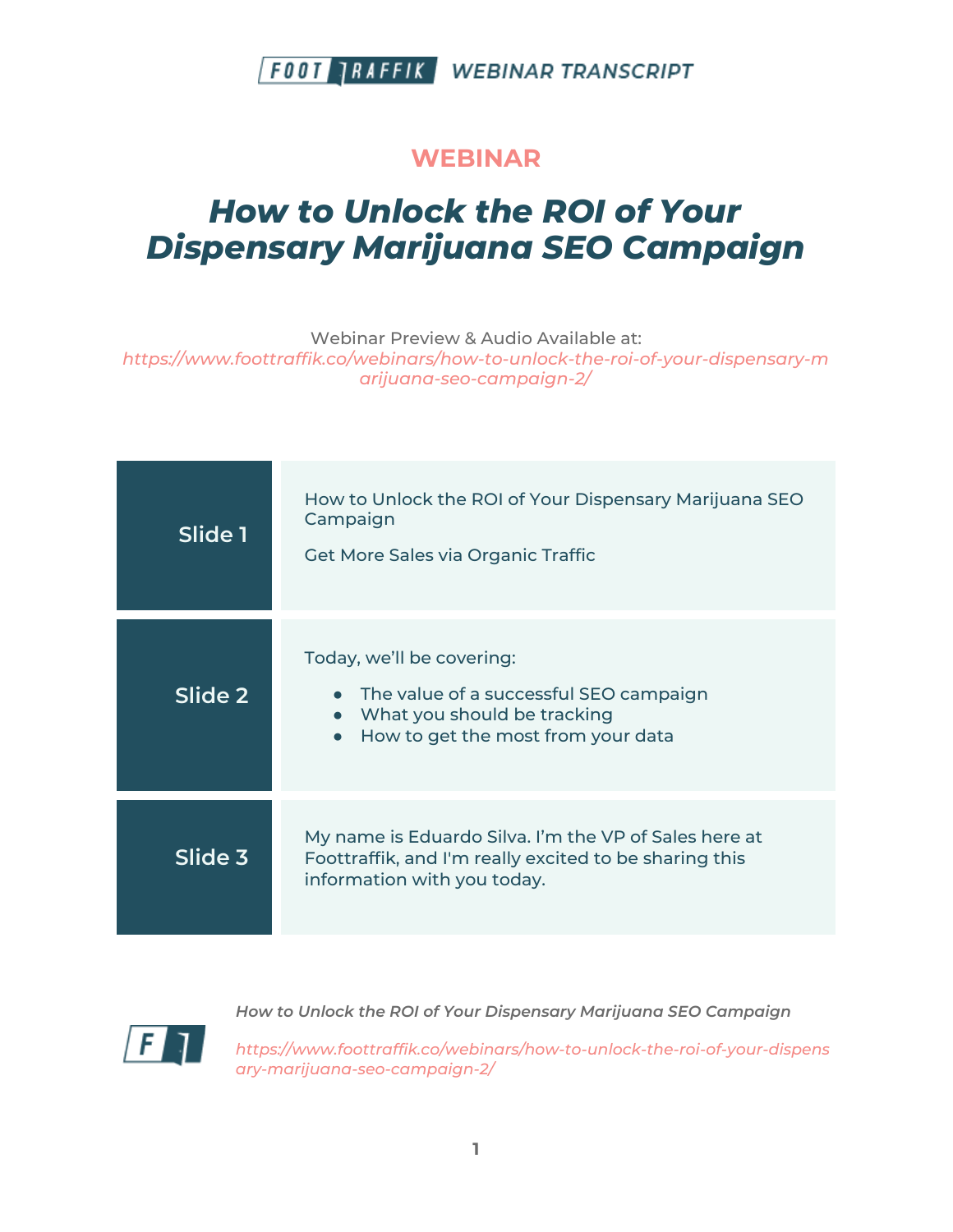

| Slide 4 | Foottraffik is a digital advertising and analytics agency.<br>We've been in business for over five years now, exclusively<br>focused on dispensaries and delivery services within<br>North America. We're really excited to be helping advance<br>our industry forward.                                                                                                                                                                                                                                                                                                                                    |
|---------|------------------------------------------------------------------------------------------------------------------------------------------------------------------------------------------------------------------------------------------------------------------------------------------------------------------------------------------------------------------------------------------------------------------------------------------------------------------------------------------------------------------------------------------------------------------------------------------------------------|
| Slide 5 | A couple of housekeeping items before we get started.<br>If you have your cell phones on you, please put them<br>facing down on your desk or mute them. We are going to<br>be covering a lot of information in a very short window of<br>time and it helps to retain focus.<br>Familiarize yourself with the Zoom interface. If you<br>haven't become a master at Zoom yet, if you go to the<br>bottom of your screen there is a Q&A button. We do have<br>moderators with us today that will be addressing<br>questions throughout the webinar.                                                           |
| Slide 6 | When customers want to find a dispensary near them,<br>they turn to search—and Google, in particular. And if you<br>want to show up in those search results, then you must<br>have a robust SEO strategy and a team to implement it.<br>Otherwise, searchers will go right to your competition.<br>When your SEO is working for you, you'll rank better in<br>Google, which helps create brand trust and authority. It<br>shows searchers that your site is relevant and may be<br>useful to them. Plus, because searchers rarely look past<br>the first page of results, your higher ranking will lead to |



*How to Unlock the ROI of Your Dispensary Marijuana SEO Campaign*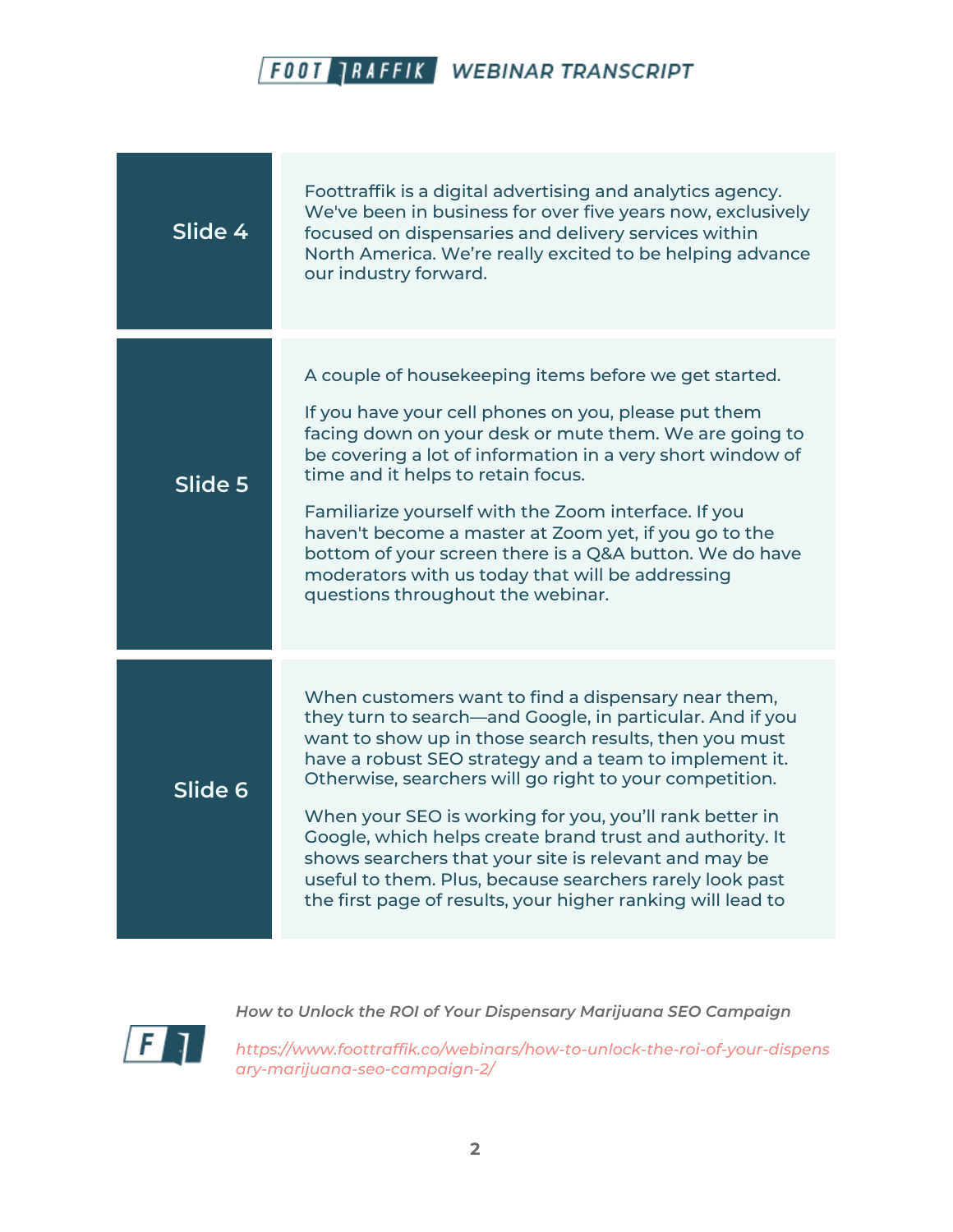|         | more organic traffic.<br>This all sounds great, right?                                                                                                                                                                                                                                                                                      |
|---------|---------------------------------------------------------------------------------------------------------------------------------------------------------------------------------------------------------------------------------------------------------------------------------------------------------------------------------------------|
|         | But I've found that while it's easy to talk about the<br>benefits of SEO, it's often much harder to show the ROI in<br>a quantifiable way. So that's what we're going to do today.                                                                                                                                                          |
|         | If you want to learn more about the basics of SEO, check<br>out our previous webinars at Foottraffik.co/webinars.                                                                                                                                                                                                                           |
|         |                                                                                                                                                                                                                                                                                                                                             |
|         | The goal of SEO is to increase organic traffic to your<br>website and drive sales. When done correctly, this isn't<br>just any traffic. It's highly qualified traffic. That means that<br>these are people who are interested in your products and<br>searching for a dispensary.<br>Perhaps, the website visitor wants to learn more about |
| Slide 7 | cannabis, schedule a consultation, or start shopping on<br>your ecommerce menu. Whatever the case, they are<br>interested in your dispensary and they are more likely to<br>convert because of this.                                                                                                                                        |
|         | Ultimately, SEO makes your site easier to find.                                                                                                                                                                                                                                                                                             |
|         | Because Google is concerned with serving up the best<br>results for queries, they value the same things that search<br>users do. This means that working on your SEO is also<br>going to make your site more user-friendly.                                                                                                                 |
|         |                                                                                                                                                                                                                                                                                                                                             |



*How to Unlock the ROI of Your Dispensary Marijuana SEO Campaign*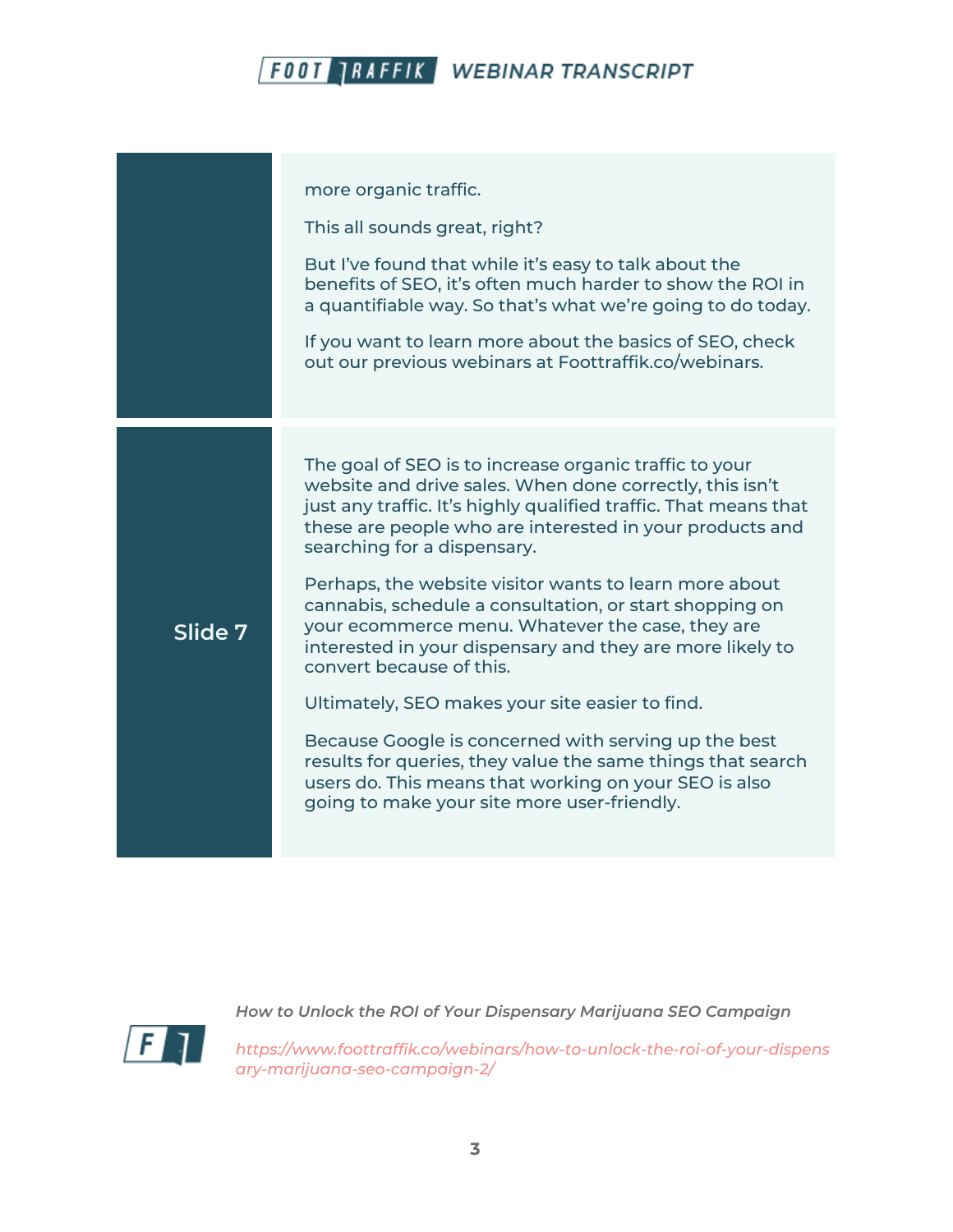| Slide 8 | In this case study, we will explore a medical dispensary in<br>Maryland that we've been working with for over 3 years.<br>We've scaled their organic traffic by 500% over the past<br>two years using hyperlocal SEO efforts.<br>They are currently investing \$5,000 per month towards an<br>SEO initiative. This is a view of their organic traffic and<br>revenue for Q2. |
|---------|------------------------------------------------------------------------------------------------------------------------------------------------------------------------------------------------------------------------------------------------------------------------------------------------------------------------------------------------------------------------------|
|         | They're currently using the Dutchie menu, so we can track<br>all revenue coming from organic traffic. As you can see,<br>the value of organic traffic is undeniable. This is a<br>long-term strategy.                                                                                                                                                                        |
|         | To make the most of your SEO strategy, you need to track<br>and monitor your performance and make changes based<br>on the information you gather.<br>What should you be tracking?<br>Using a tool like Google Analytics, you should monitor the                                                                                                                              |
| Slide 9 | following metrics.<br>Traffic: To ensure that your efforts are working, you need<br>to track how many visitors come to your website. With<br>Google Analytics, you can see the traffic for all of your<br>pages, including your home page, your location page, and<br>your online menu page.                                                                                 |
|         | Bounce Rate: Your bounce rate is the percentage of<br>people that leave your website after visiting only one<br>page. If certain pages have a high bounce rate, you may<br>need to reconsider your content or how your pages are                                                                                                                                             |



*How to Unlock the ROI of Your Dispensary Marijuana SEO Campaign*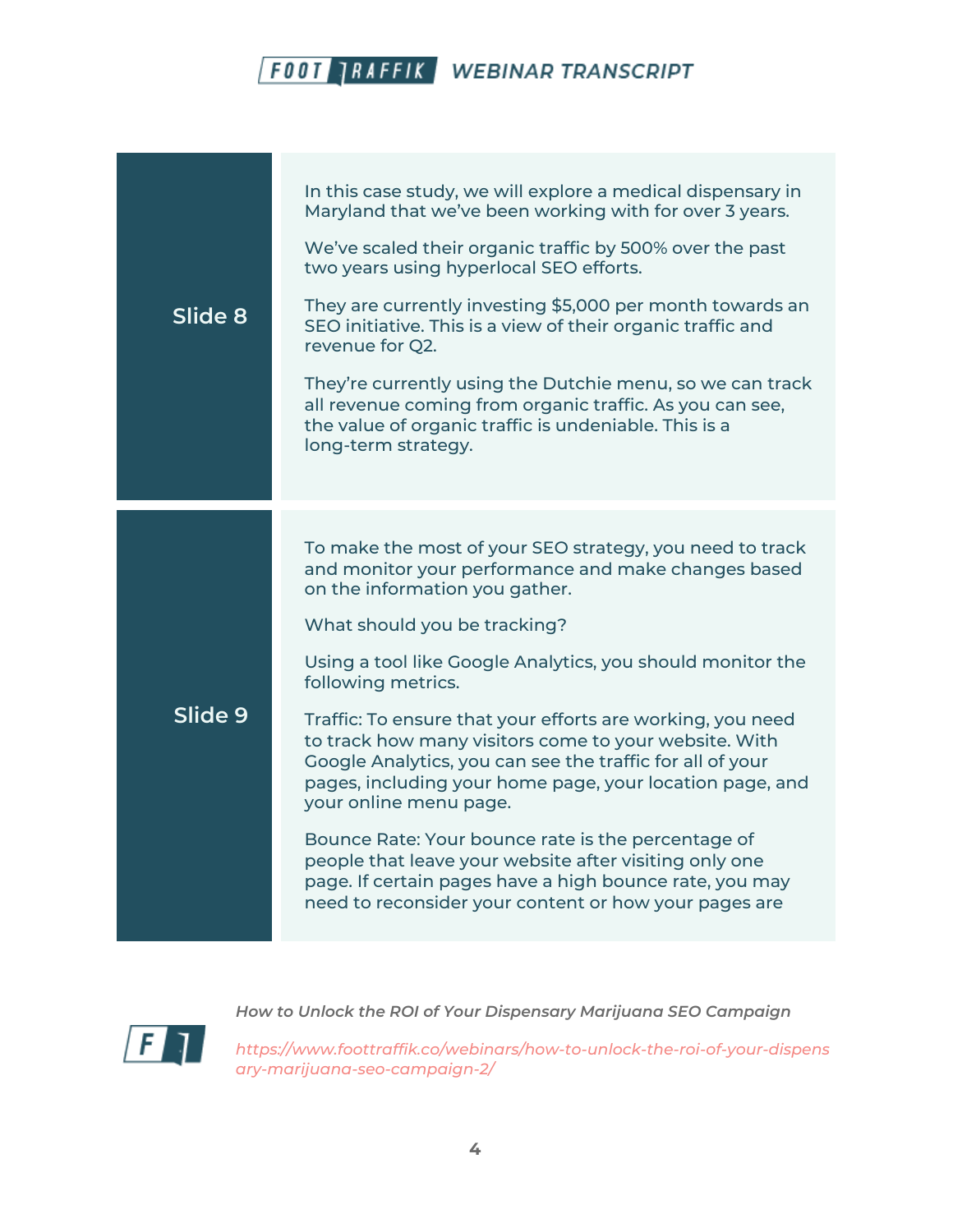|          | organized. Other pages, like the order confirmation page,<br>will inevitably have a high bounce rate because users<br>have finished using your website.                                                                                                                        |
|----------|--------------------------------------------------------------------------------------------------------------------------------------------------------------------------------------------------------------------------------------------------------------------------------|
|          | New & Repeat Visitors: Of course, you want to know how<br>many people are visiting your website. You also want to<br>know how many of those individuals have visited your<br>website before and how many are visiting it for the first<br>time.                                |
|          | Sessions: Sessions are synonymous with visitors. This tells<br>you how many times users have visited your website in a<br>set period.                                                                                                                                          |
|          | New Session %: Tracking your new session percentage lets<br>you see how many new visitors you've drawn to your<br>website in relation to repeat visitors.                                                                                                                      |
|          | Average Session Length: This is how long, on average,<br>people stay on your website. If you have a low session<br>length, you may need to look at your site architecture or<br>landing pages to ensure they are easy to use and that<br>they are helping to convert visitors. |
|          | Pages per Session: Pages per session is the number of<br>pages a visitor engages with during their session.                                                                                                                                                                    |
|          |                                                                                                                                                                                                                                                                                |
|          | In addition to tracking website visitors, it's crucial that you<br>track how these visitors interact with your online menu.                                                                                                                                                    |
| Slide 10 | Transactions: This is the number of total transactions that<br>are attributable to organic search traffic.                                                                                                                                                                     |
|          | Revenue: The total sales amount for transactions                                                                                                                                                                                                                               |
|          |                                                                                                                                                                                                                                                                                |

 $\sqrt{F}$ 

*How to Unlock the ROI of Your Dispensary Marijuana SEO Campaign*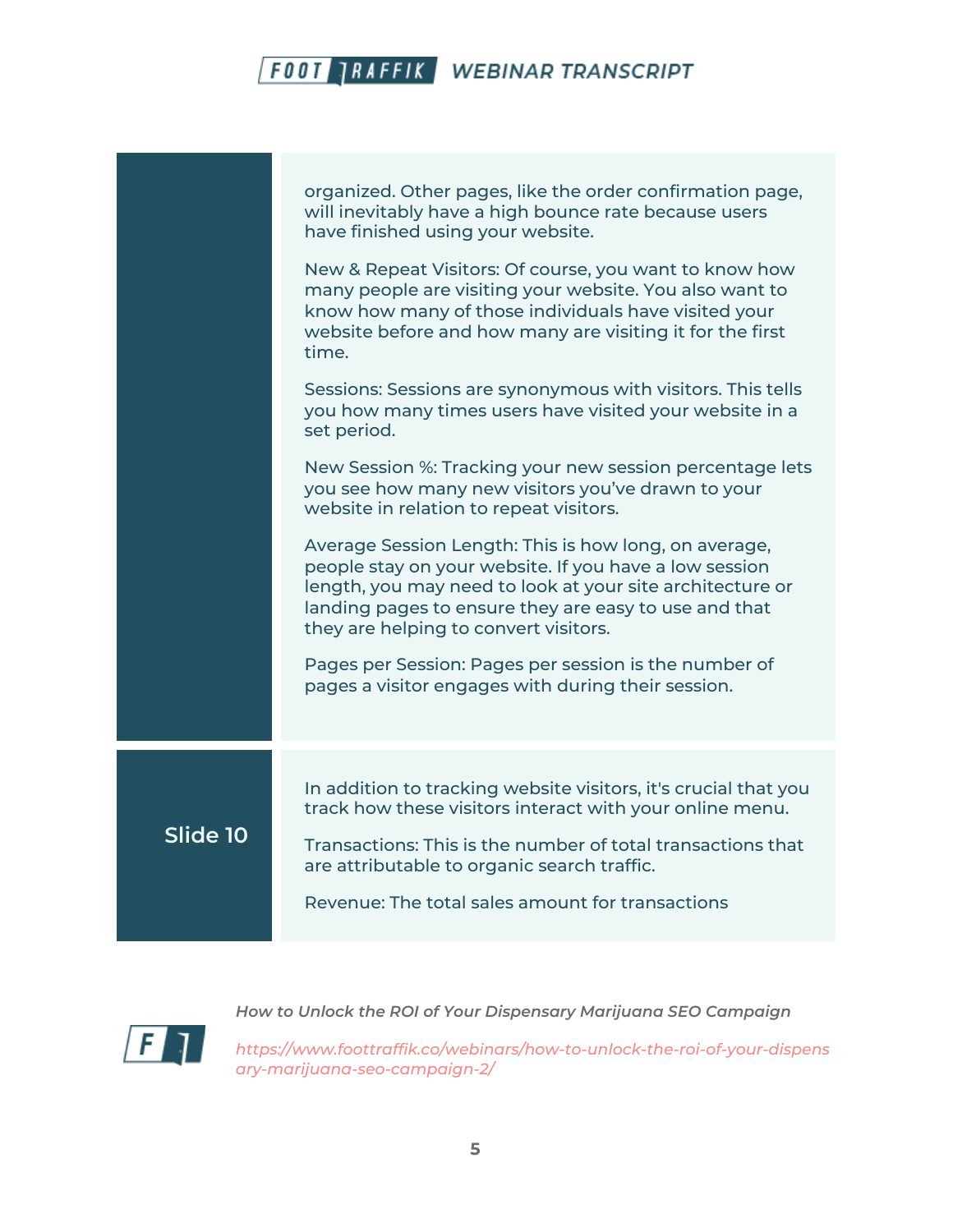

|          | attributable to your organic search traffic.                                                                                                                                                                                                                                                                              |
|----------|---------------------------------------------------------------------------------------------------------------------------------------------------------------------------------------------------------------------------------------------------------------------------------------------------------------------------|
|          | Conversion Rate: A conversion is the completion of a<br>desired action. You may have multiple conversions that<br>you want to track. For example, you may want to monitor<br>how many email or SMS signups you get, how many<br>people filled out a particular form, and how many people<br>clicked through to your menu. |
|          | Ecommerce Conversion Rate: This conversion rate is<br>concerned solely with the percent of individuals who visit<br>your website and make a purchase.                                                                                                                                                                     |
|          | Average Order: The average order is the revenue<br>attributable to organic traffic divided by the number of<br>transactions attributable to that same traffic.                                                                                                                                                            |
|          | These numbers help give you an overview of how much<br>you're making from your organic search traffic. They can<br>also help you identify issues on your website so you can<br>better optimize your user experience and score more<br>sales.                                                                              |
|          |                                                                                                                                                                                                                                                                                                                           |
|          | Once you have this data, you can begin uncovering the<br>ROI of your SEO.                                                                                                                                                                                                                                                 |
| Slide 11 | Take a look at the revenue from the transactions<br>attributable to your organic traffic and subtract your SEO<br>costs. Then divide that number by your SEO costs.                                                                                                                                                       |
|          | For example, if you made \$1,000 in sales from organic<br>traffic after spending \$100 on SEO, you would subtract<br>\$100 from \$1,000 and then divide that number by \$100.<br>Our example here would equal 9, which means that for                                                                                     |
|          |                                                                                                                                                                                                                                                                                                                           |



*How to Unlock the ROI of Your Dispensary Marijuana SEO Campaign*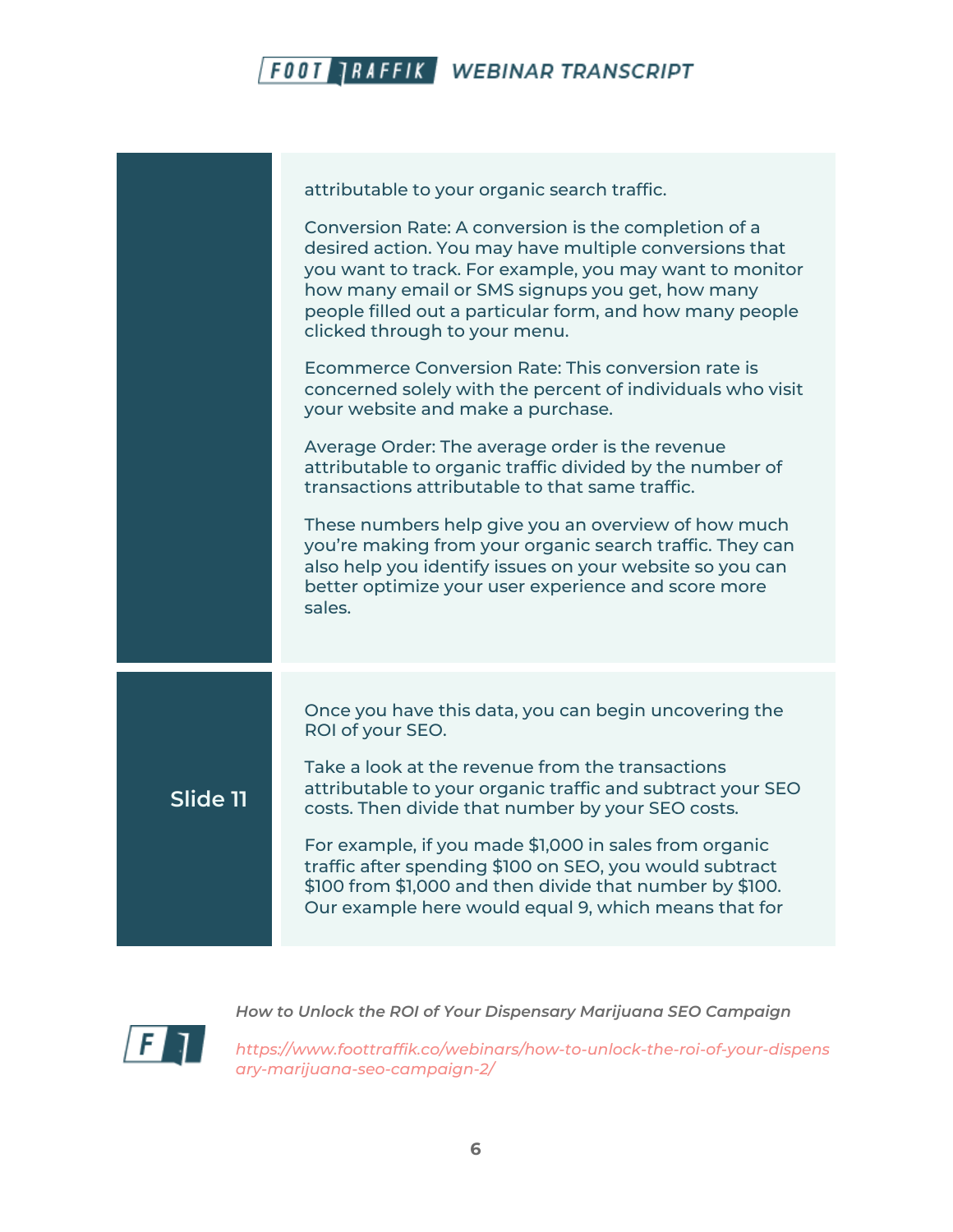|          | every dollar spent on SEO, we made \$9 in revenue.<br>This is a bit of an oversimplification of the ROI of SEO,<br>though, because there are other factors off of your<br>website that contribute to SEO and which can also lead to<br>sales.<br>When attempting to understand the effects of your SEO<br>strategy, you should also keep an eye on your Google My<br>Business profile and your page rankings.                                                                                                                                               |
|----------|-------------------------------------------------------------------------------------------------------------------------------------------------------------------------------------------------------------------------------------------------------------------------------------------------------------------------------------------------------------------------------------------------------------------------------------------------------------------------------------------------------------------------------------------------------------|
| Slide 12 | Google My Business is a valuable SEO tool and resource.<br>Because most web traffic happens on Google, it's crucial<br>that you make the most of your free Google My Business<br>profile.<br>Your Google My Business profile impacts your off-site SEO<br>and helps you build your trustworthiness. It is the most<br>important off-site local SEO factor, so you need to<br>optimize your profile and keep it up to date so that you<br>show up in local searches.<br>To measure the effectiveness of your GMB profile, you<br>should track these metrics. |
| Slide 13 | Direct search impressions: This is the number of times you<br>show up in searches when an individual inputs your name<br>or address.<br>Discovery impressions: This is the number of times you                                                                                                                                                                                                                                                                                                                                                              |



*How to Unlock the ROI of Your Dispensary Marijuana SEO Campaign*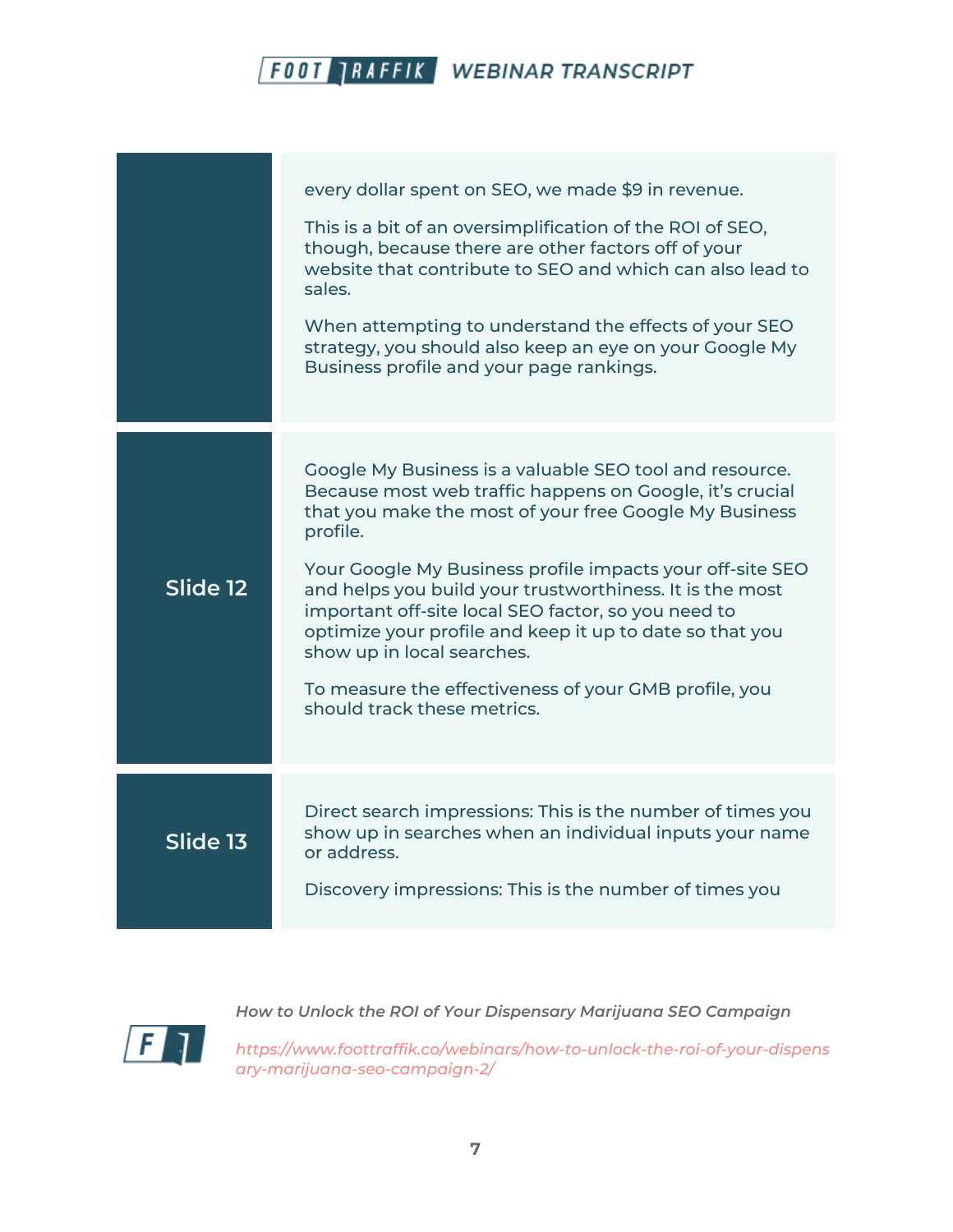|          | show up in searches when an individual is trying to find a<br>dispensary near them or cannabis products.                                                                                                                                                                                                         |
|----------|------------------------------------------------------------------------------------------------------------------------------------------------------------------------------------------------------------------------------------------------------------------------------------------------------------------|
|          | Branded impressions: This is the number of times you<br>show up in searches when an individual searches for your<br>brand or related brands.                                                                                                                                                                     |
|          | Total search impressions: This is how many times your<br>dispensary GMB profile showed up in searches.                                                                                                                                                                                                           |
|          | Total Views: This is the total number of views your profile<br>has received in a certain period of time. Not all<br>impressions lead to views, so this number will be lower<br>than your total impressions. If it's much lower, though,<br>you may need to rework your profile to get more people<br>to view it. |
|          | Views on Maps: This is when someone searches for you via<br>Google Map.                                                                                                                                                                                                                                          |
|          |                                                                                                                                                                                                                                                                                                                  |
|          | Total Actions: This is the number of actions taken from<br>your profile, including website visits, directions requests,<br>and phone calls.                                                                                                                                                                      |
| Slide 14 | Website Visits: This is the number of individuals who<br>clicked through to your website from your GMB profile.<br>These individuals want to learn more about you or place<br>an online order.                                                                                                                   |
|          | Directions Requests: GMB allows you to monitor how<br>many people requested directions to your address. This is<br>a good indicator of how many individuals are interested in<br>visiting your dispensary.                                                                                                       |
|          |                                                                                                                                                                                                                                                                                                                  |



*How to Unlock the ROI of Your Dispensary Marijuana SEO Campaign*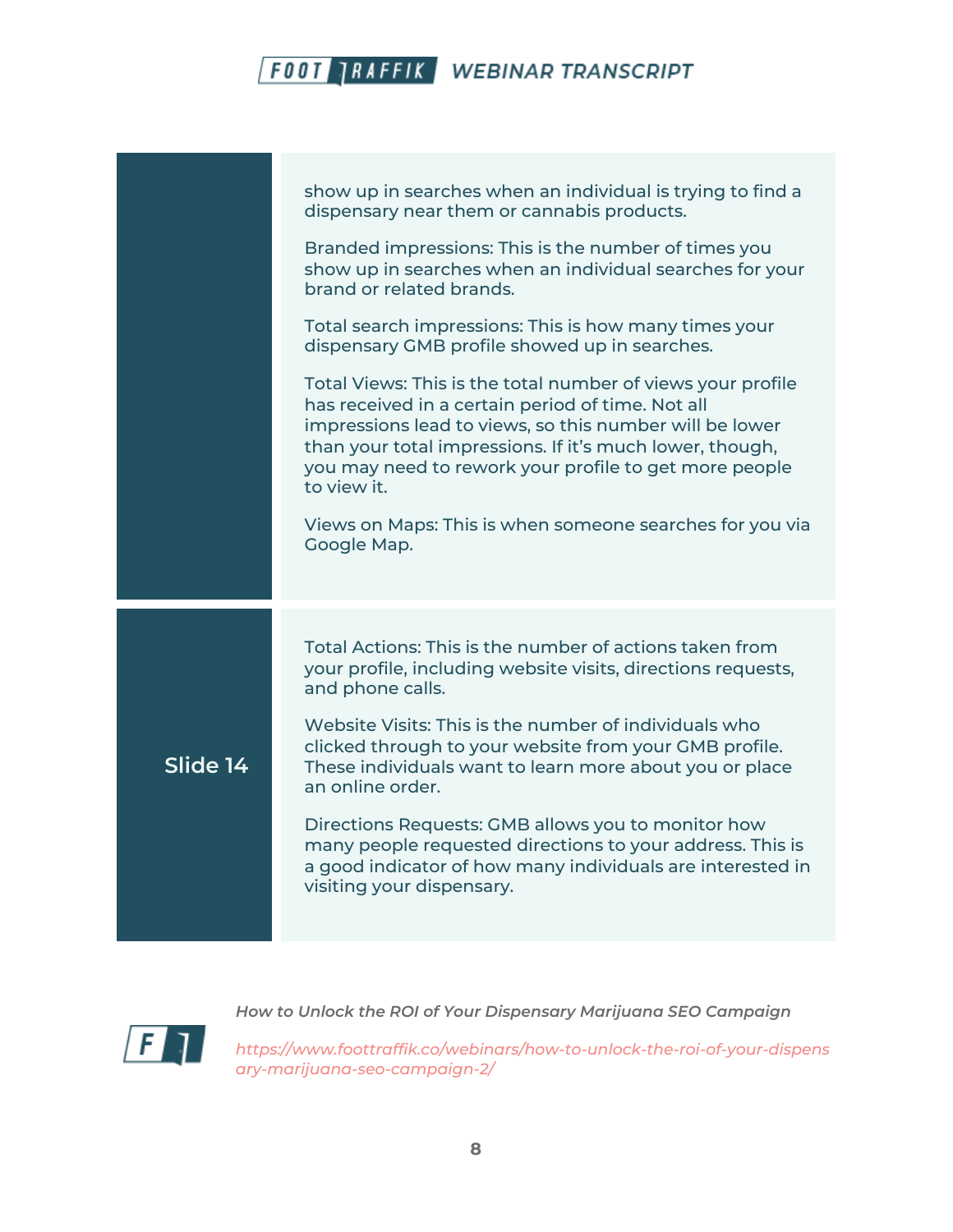|          | Phone Calls: You can also track how many people click on<br>your phone number to call you.                                                                                                                                                                                                                                                                                                                                                                                          |
|----------|-------------------------------------------------------------------------------------------------------------------------------------------------------------------------------------------------------------------------------------------------------------------------------------------------------------------------------------------------------------------------------------------------------------------------------------------------------------------------------------|
|          | So what can you do with this information? Initially, you'll<br>want to track your numbers over time.                                                                                                                                                                                                                                                                                                                                                                                |
|          | If they seem low, you'll want to reoptimize your profile to<br>ensure that you're painting a positive picture of your<br>dispensary and encouraging people to click through to<br>your website or get directions.                                                                                                                                                                                                                                                                   |
|          | By monitoring your metrics over time, you can identify<br>challenges and address them quickly.                                                                                                                                                                                                                                                                                                                                                                                      |
|          | You can also measure the effectiveness of your SEO by<br>looking at how frequently you came up in search results<br>and what search queries your profile appeared for.                                                                                                                                                                                                                                                                                                              |
|          |                                                                                                                                                                                                                                                                                                                                                                                                                                                                                     |
| Slide 15 | With SEO tools like Ahrefs or SEMRush, you can track and<br>measure the performance of different webpages and<br>keywords over time to determine whether your SEO<br>strategy is helping you rank higher in search results.                                                                                                                                                                                                                                                         |
|          | There are multiple things you can track with these tools,<br>so I'm just going to mention the most important ones.                                                                                                                                                                                                                                                                                                                                                                  |
|          | Page rankings: Your page rankings are where your<br>webpages show up in search results. There are generally<br>ten organic search results per search page. So if you rank<br>number 1 on the first page, you're the top organic search<br>result. There may be results that come before you, like<br>Google Ads results or a featured snippet, but this is the<br>best position to be in. The further down you go on the<br>search results page, the fewer clicks you get. That top |
|          |                                                                                                                                                                                                                                                                                                                                                                                                                                                                                     |

 $\sqrt{F}$ 

*How to Unlock the ROI of Your Dispensary Marijuana SEO Campaign*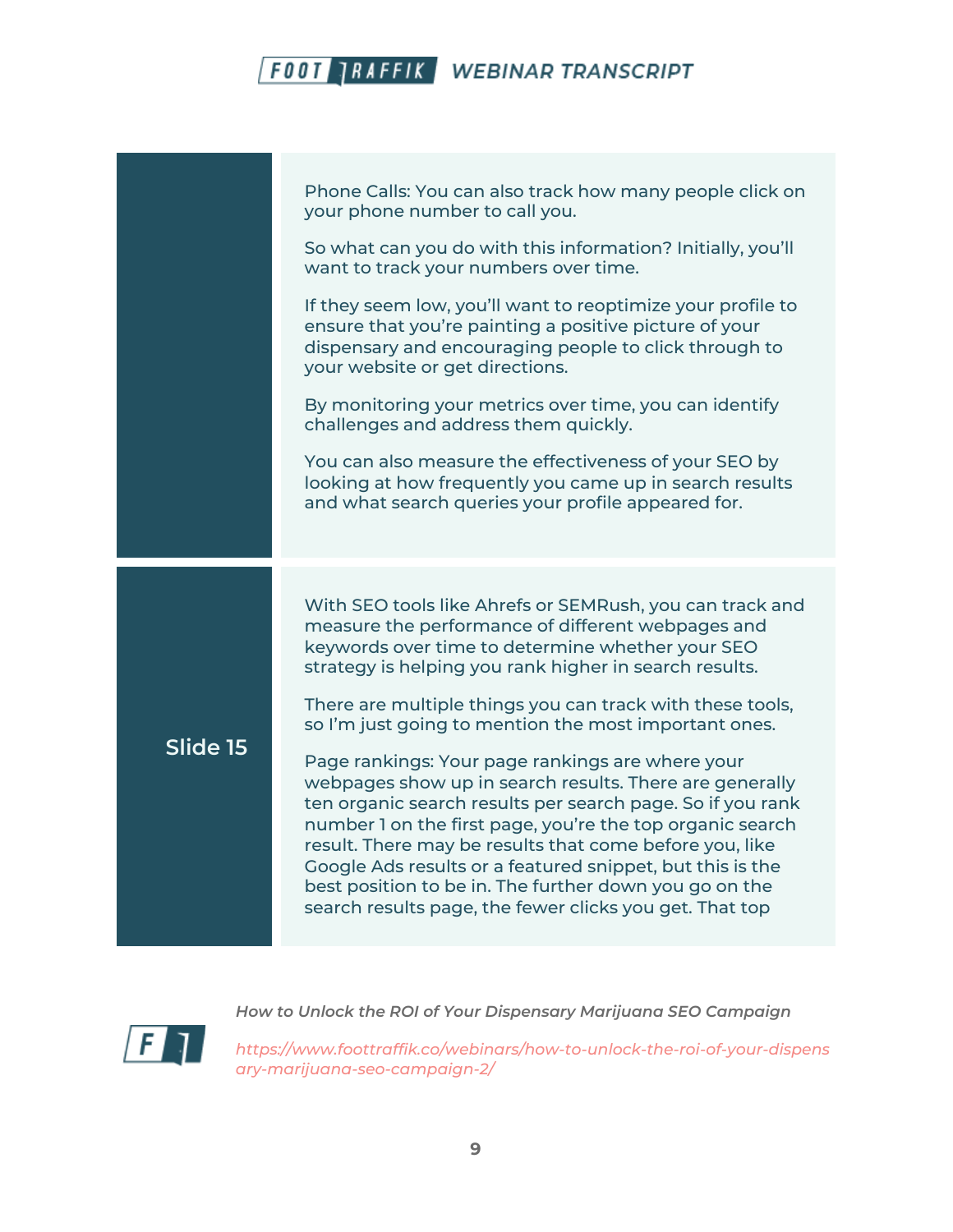

*How to Unlock the ROI of Your Dispensary Marijuana SEO Campaign*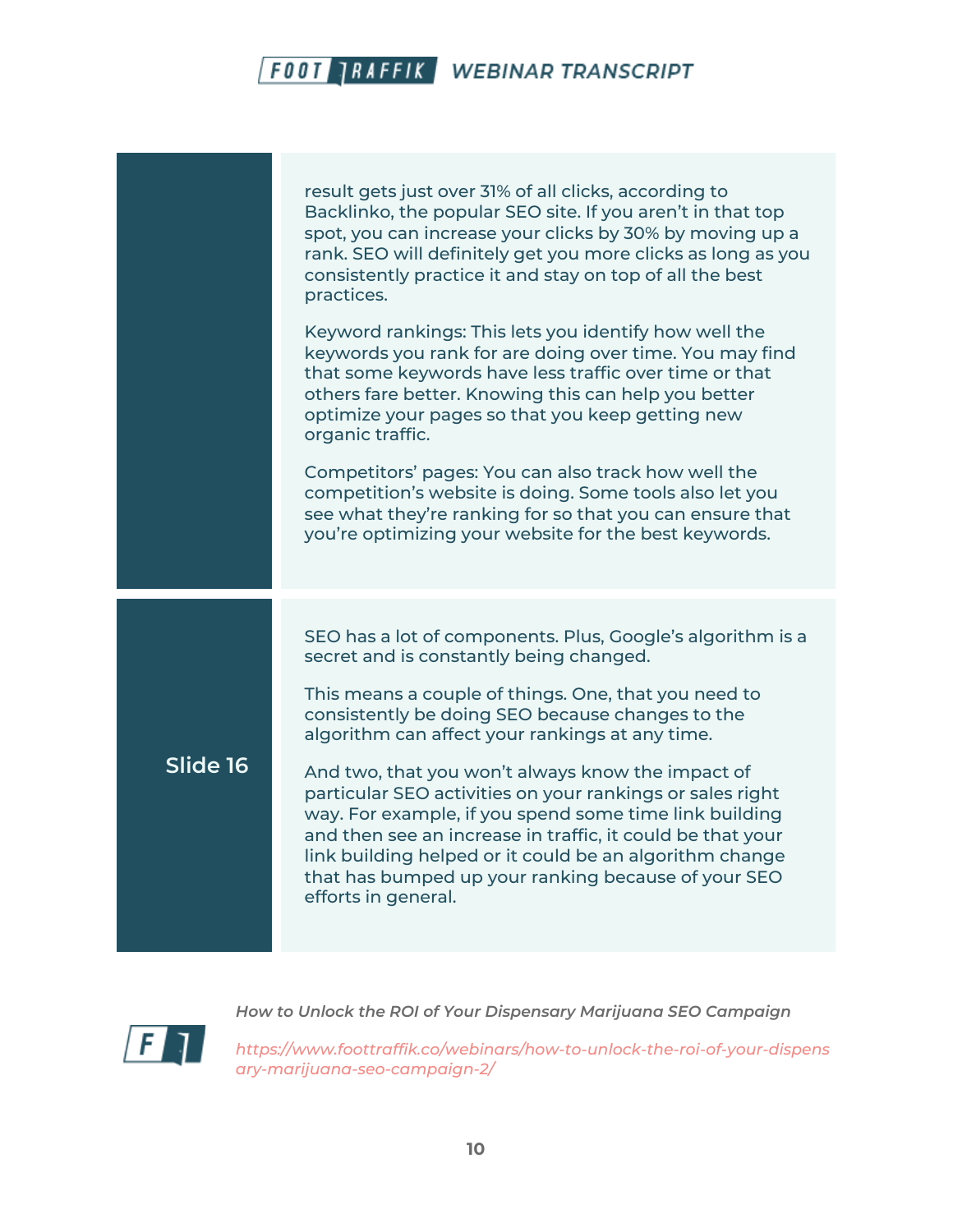|          | Regardless, the value of SEO is still clear, and the return<br>on investment is undeniable. If you don't want to drop<br>down in the rankings and have your competitors overtake<br>you, then you need to continue to invest in this strategy.                                                                                                                                                                                                                                                                                                                                                                                                                                                                                                                                                                                                                                                                                                                                         |
|----------|----------------------------------------------------------------------------------------------------------------------------------------------------------------------------------------------------------------------------------------------------------------------------------------------------------------------------------------------------------------------------------------------------------------------------------------------------------------------------------------------------------------------------------------------------------------------------------------------------------------------------------------------------------------------------------------------------------------------------------------------------------------------------------------------------------------------------------------------------------------------------------------------------------------------------------------------------------------------------------------|
| Slide 17 | I do want to mention that SEO is not a quick fix. SEO is a<br>long term marketing strategy, that is a marathon, not a<br>sprint. It may take 3-6 months to see the results of your<br>efforts, but throughout the process, you'll be making your<br>website better and improving the user experience for<br>your customers. This can include creating educational<br>content, improving your site architecture to make it easier<br>to navigate, and creating more prominent calls-to-actions<br>to optimize your landing pages and encourage more<br>conversions.<br>If you're concerned about driving traffic instantly to your<br>website, you need to ensure that Google Ads and Geo Ads<br>are a part of your digital strategy.<br>SEO will drive more traffic to your website, it's just not<br>instant. For most of our clients, we've found that strategy<br>using all three of these services is ideal for creating a<br>pipeline of long-lasting leads and increasing sales. |
| Slide 18 | This is a lot of dense information, so let's take a look at<br>another case study.<br>In this case study, we'll take a look at a medical dispensary<br>out of New York state.                                                                                                                                                                                                                                                                                                                                                                                                                                                                                                                                                                                                                                                                                                                                                                                                          |



*How to Unlock the ROI of Your Dispensary Marijuana SEO Campaign*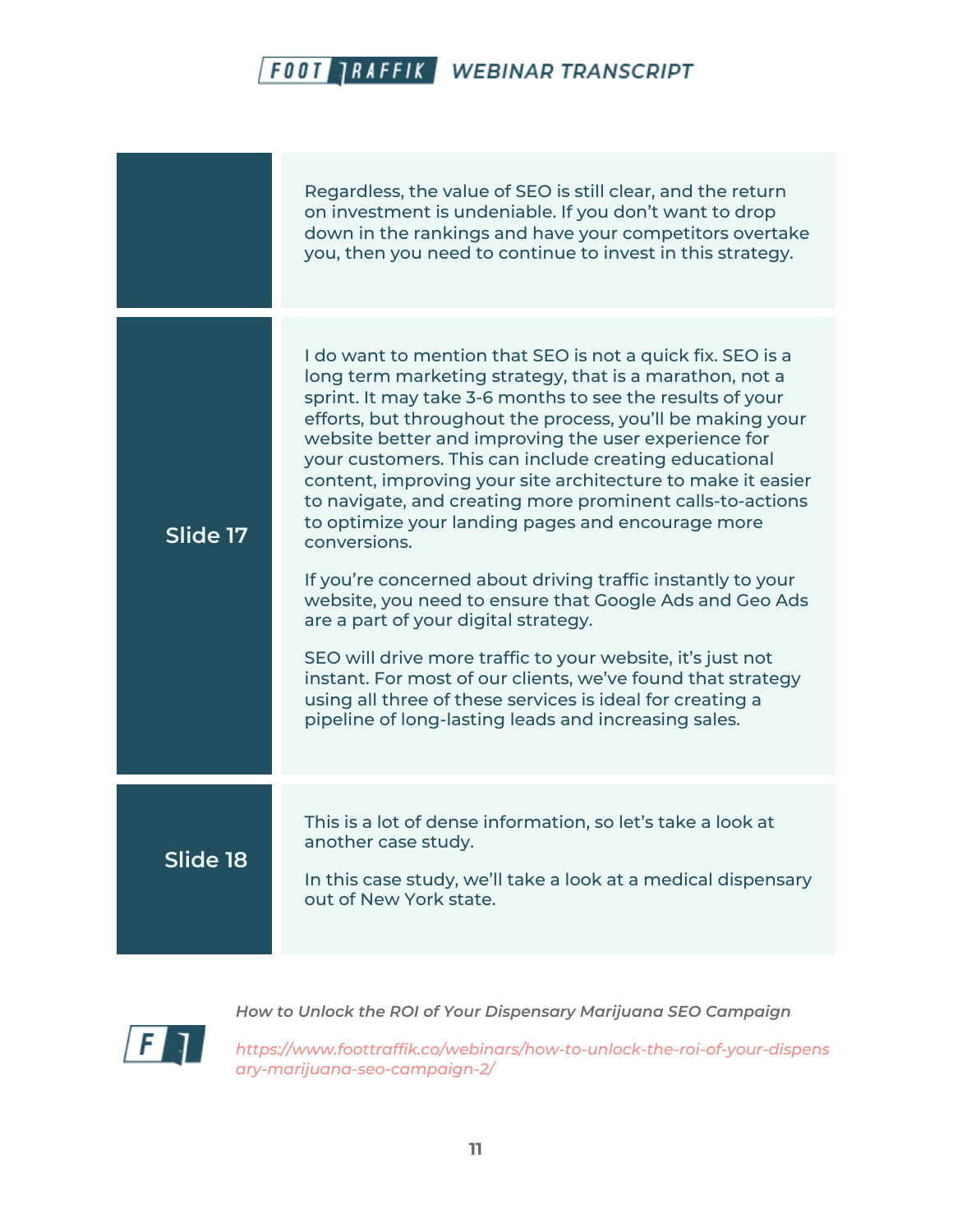|          | This is another long-term client of ours that we've worked<br>with for over 3 years. They've invested \$5500 per month to<br>focus on driving organic growth through content<br>marketing and link building.<br>Over the course of the last year, we've increased their<br>organic significantly and generated 2.2 million in revenue<br>annually from August 2019 to July 2020.<br>Revenue: \$2,201,615.76, Investment: \$66,000, ROI:<br>(2,201,615.76 -66,000)/66,000, 32 to 1                                                                                                                                                                                                                                                                                                                                                                                            |
|----------|------------------------------------------------------------------------------------------------------------------------------------------------------------------------------------------------------------------------------------------------------------------------------------------------------------------------------------------------------------------------------------------------------------------------------------------------------------------------------------------------------------------------------------------------------------------------------------------------------------------------------------------------------------------------------------------------------------------------------------------------------------------------------------------------------------------------------------------------------------------------------|
| Slide 19 | The metrics I've shared today are all valuable, but it can be<br>difficult and frustrating to set up the proper analytics<br>tools to track everything.<br>At the same time, it's crucial that you know what's<br>happening with your website and your Google My<br>Business profile.<br>When you work with Foottraffik, we do all of this for you.<br>We're big believers in Marketing analytics and revenue<br>attribution. We feel our clients deserve to know exactly<br>what they're getting for their marketing investment.<br>I'll be honest—most digital marketers don't do this. Either<br>they don't know how to set it up or they don't realize the<br>importance of being able to show how their efforts lead to<br>sales.<br>Whatever the case, we've made it a priority to create the<br>systems that allow us to provide this information for our<br>clients. |



*How to Unlock the ROI of Your Dispensary Marijuana SEO Campaign*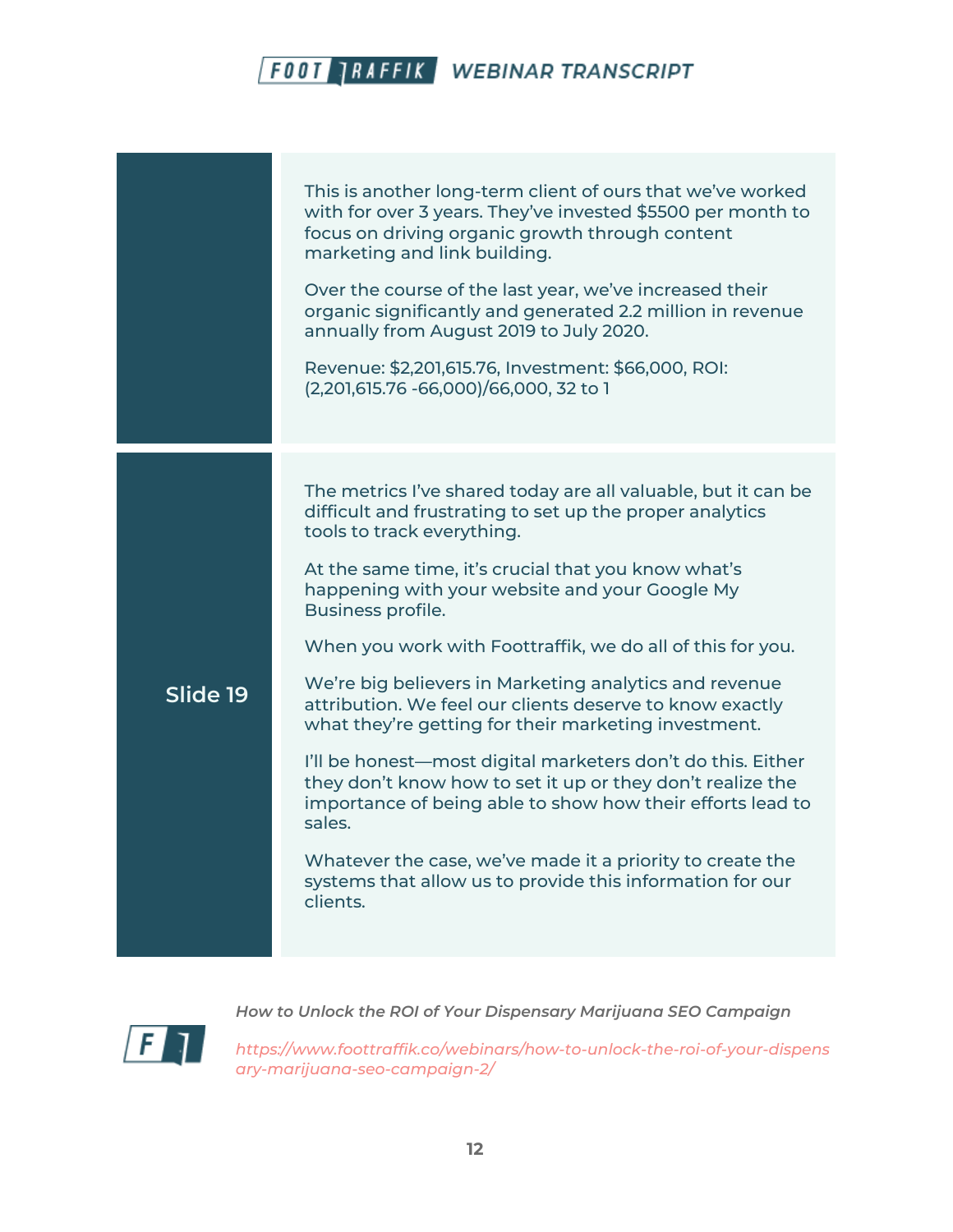|          | We've changed our processes to ensure that we can<br>provide revenue attribution whenever possible so our<br>clients can continue to invest their marketing budgets<br>wisely.<br>We've pushed all the dispensary ecommerce companies<br>to include this in their out-the-box functionality for<br>ecommerce tracking, so that you can get more<br>transparency into what marketing campaigns have the<br>best ROI, and which ones don't.<br>And what we've seen across the board is that our clients<br>have been able to maximize this data to increase their<br>budgets in a way that directly leads to more sales. |
|----------|------------------------------------------------------------------------------------------------------------------------------------------------------------------------------------------------------------------------------------------------------------------------------------------------------------------------------------------------------------------------------------------------------------------------------------------------------------------------------------------------------------------------------------------------------------------------------------------------------------------------|
| Slide 20 | Rank at the top of search results for your city and reach<br>your peak.<br>We're now offering \$1,000 off your first month of SEO<br>when starting a three-month campaign. This offer does<br>expire. To take advantage of this offer, you need to<br>schedule a call with us within the next week.                                                                                                                                                                                                                                                                                                                    |
| Slide 21 | Questions?<br>Highest impact SEO tactics?<br>Why types of SEO tactics do you do? (Link building,<br>$\bullet$<br>reputation management, on-site and off-site<br>technical SEO, content marketing)                                                                                                                                                                                                                                                                                                                                                                                                                      |



*How to Unlock the ROI of Your Dispensary Marijuana SEO Campaign*